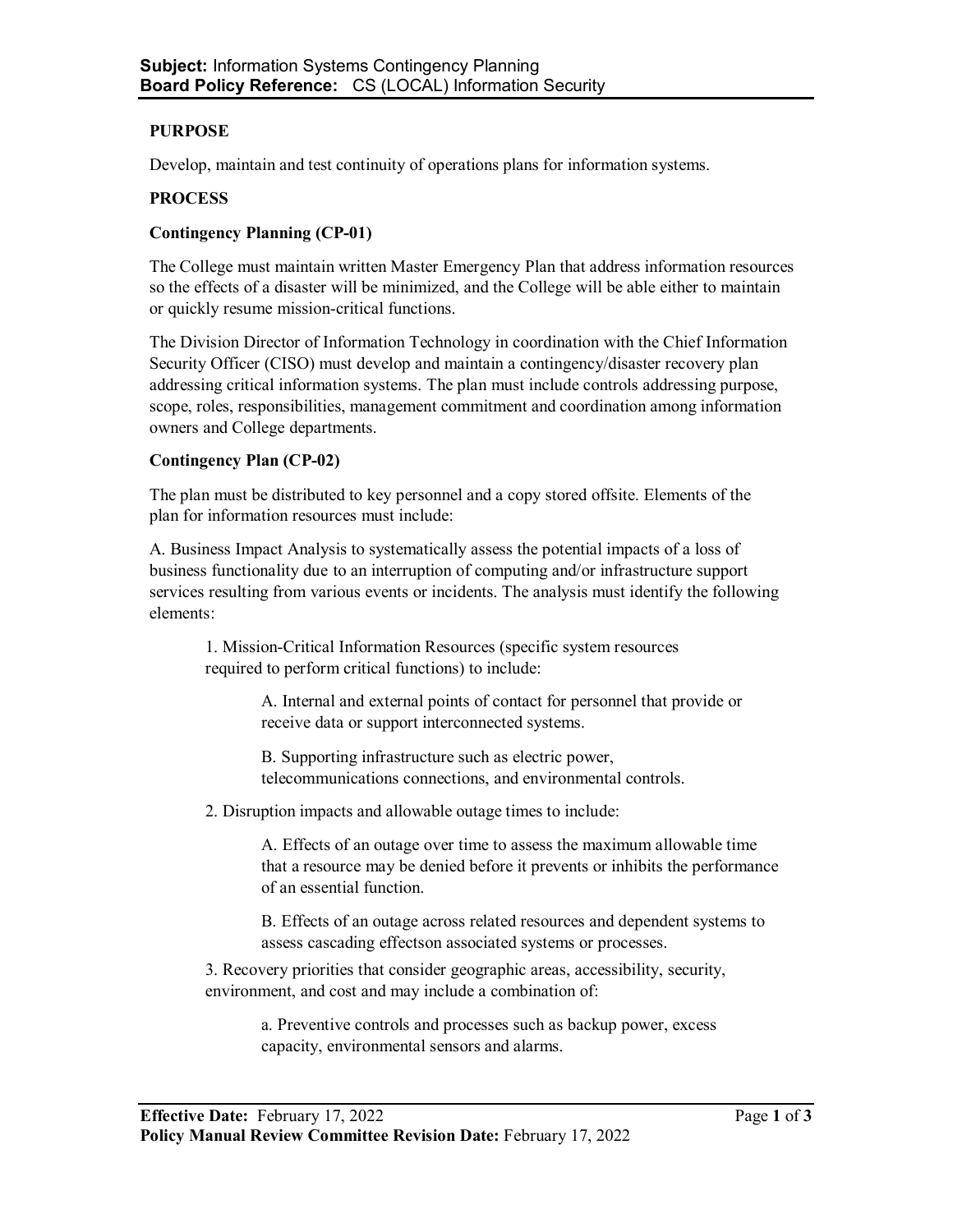b. Recovery techniques and technologies such as backup methodologies, alternate sites, software and hardware equipment replacement, implementation roles and responsibilities.

c. Risk Assessment to weigh the cost of implementing preventative measures against the risk of loss from not taking action.

c. Implementation, testing, and maintenance management program addressing the initial and ongoing testing and maintenance activities of the plan.

d. Disaster Recovery Plan—The College must maintain a written disaster recovery plan for major or catastrophic events that deny access to information resources for an extended period. Information learned from tests conducted since the plan was last updated will be used in updating the disaster recovery plan. The disaster recovery plan will:

1. Contain measures which address the impact and magnitude of loss or harm that will result from an interruption;

- 2. Identify recovery resources and a source for each;
- 3. Contain step-by-step implementation instructions;
- 4. Include provisions for annual testing.

# **Contingency Training (CP-03)**

The College trains personnel in their contingency roles and responsibilities with respect to the information system and provides periodic refresher training.

The information system managers must ensure training is available to personnel in support of their roles in maintaining and implementing the contingency plan. Training must occur when personnel assume a role or responsibility related to the contingency plan or when required by significant information resource configuration changes.

# **Contingency Plan Testing (CP-04)**

The College's written disaster recovery plan will include provisions for annual testing.

The information system managers will include annual testing of the disaster recovery plan. The testing should include elements of restoring from backup data and applications and testing the interconnectedness of the recovered systems to ensure functionality.

### **Alternate Storage Site (CP-06)**

Mission-critical information must be backed up on a scheduled basis and stored off site in a secure,environmentally safe, locked facility accessible only to authorized College representatives.